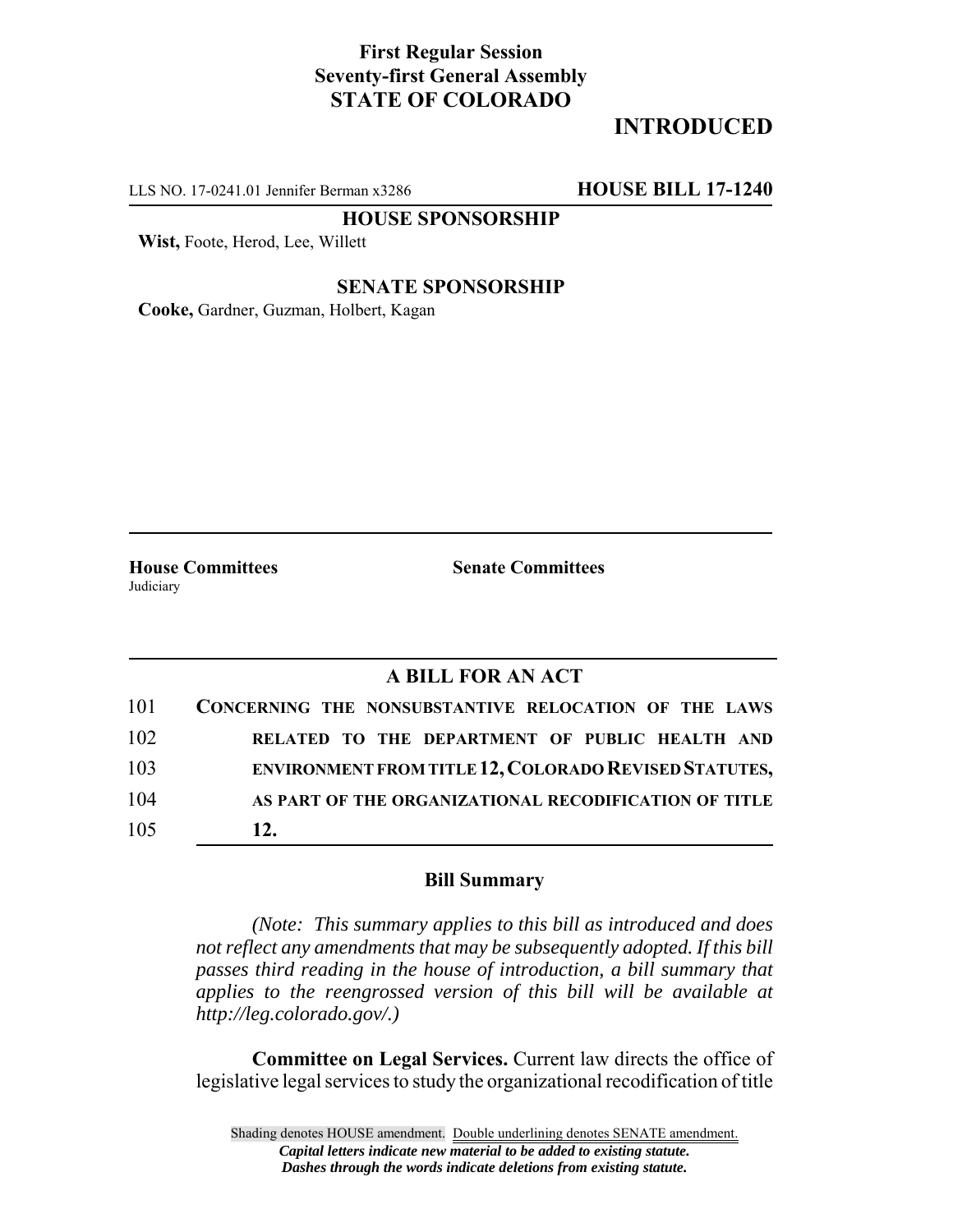12 of the Colorado Revised Statutes, which relates to professions and occupations. To implement the initial recommendations of the study, the bill relocates the following laws:

- ! Article 29.3 of title 12, pursuant to which the department of public health and environment (department) regulates volunteer health practitioners and services provided by volunteer health practitioners during a declared emergency, to part 6 of article 1.5 of title 25 (**section 1 of the bill**); and
- ! Article 30 of title 12, pursuant to which the department regulates persons that represent that a drug, medicine, compound, or device is of value in the diagnosis, treatment, alleviation, or cure of cancer, and the drugs, medicines, compounds, or devices so represented, to article 48 of title 25 (**section 2**).

**Section 3** repeals the articles where these laws were previously codified.

| $\mathbf{1}$   | Be it enacted by the General Assembly of the State of Colorado:         |
|----------------|-------------------------------------------------------------------------|
| $\overline{2}$ | <b>SECTION 1.</b> In Colorado Revised Statutes, add with amended        |
| 3              | and relocated provisions part 6 to article 1.5 of title 25 as follows:  |
| $\overline{4}$ | PART <sub>6</sub>                                                       |
| 5              | UNIFORM EMERGENCY VOLUNTEER                                             |
| 6              | HEALTH PRACTITIONERS ACT                                                |
| $\overline{7}$ | 25-1.5-601. [Formerly 12-29.3-101] Short title. This article shall      |
| 8              | be known and may be cited as THE SHORT TITLE OF THIS PART 6 IS the      |
| 9              | "Uniform Emergency Volunteer Health Practitioners Act".                 |
| 10             | 25-1.5-602. [Formerly 12-29.3-102] Definitions. In this article         |
| 11             | PART $6$ :                                                              |
| 12             | "Disaster management agency" means the department of<br>(1)             |
| 13             | public health and environment.                                          |
| 14             | (2) "Disaster relief organization" means an entity that provides        |
| 15             | emergency or disaster relief services that include health or veterinary |
| 16             | services provided by volunteer health practitioners and that:           |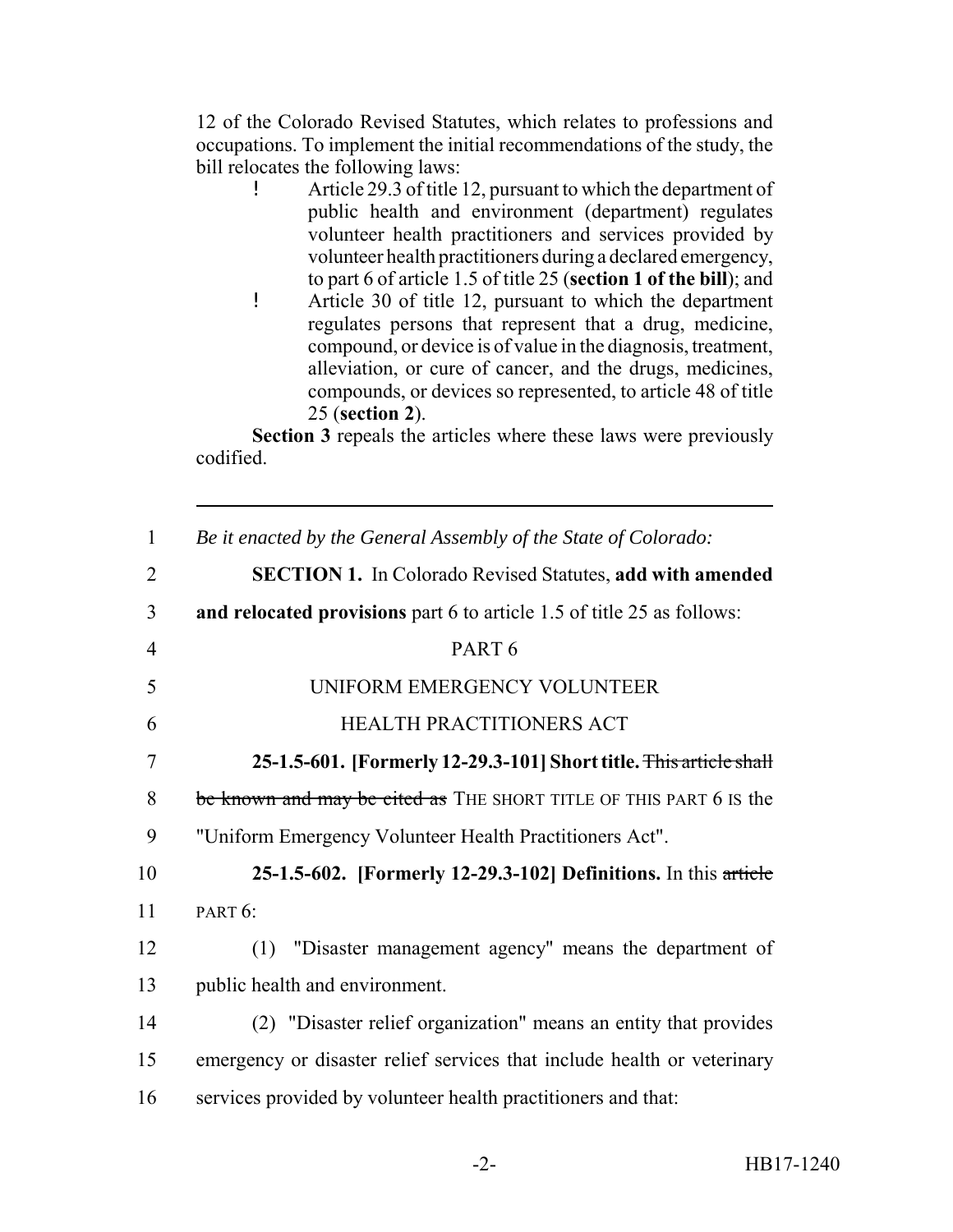(A) Is designated or recognized as a provider of those services pursuant to a disaster response and recovery plan adopted by an agency of the federal government or the disaster management agency; or

 (B) Regularly plans and conducts its activities in coordination with an agency of the federal government or the disaster management agency.

 (3) "Emergency" means an event or condition that is an emergency, disaster, incident of bioterrorism, emergency epidemic, pandemic influenza, or other public health emergency under section 10 24-33.5-704. C.R.S.

 (4) "Emergency declaration" means a declaration of emergency 12 issued by the governor pursuant to section 24-33.5-704. C.R.S.

 (5) "Emergency management assistance compact" means the interstate compact approved by congress by Pub.L. 104-321, 110 Stat. 15 3877, part 29 of article 60 of title 24. C.R.S.

(6) "Entity" means a person other than an individual.

 (7) "Health facility" means an entity licensed under the laws of this or another state to provide health or veterinary services.

 (8) "Health practitioner" means an individual licensed under the laws of this or another state to provide health or veterinary services.

- (9) "Health services" means the provision of treatment, care, 22 advice or guidance, or other services, or supplies, related to the health or death of individuals or human populations, to the extent necessary to respond to an emergency, including:
- (A) The following, concerning the physical or mental condition or functional status of an individual or affecting the structure or function of the body: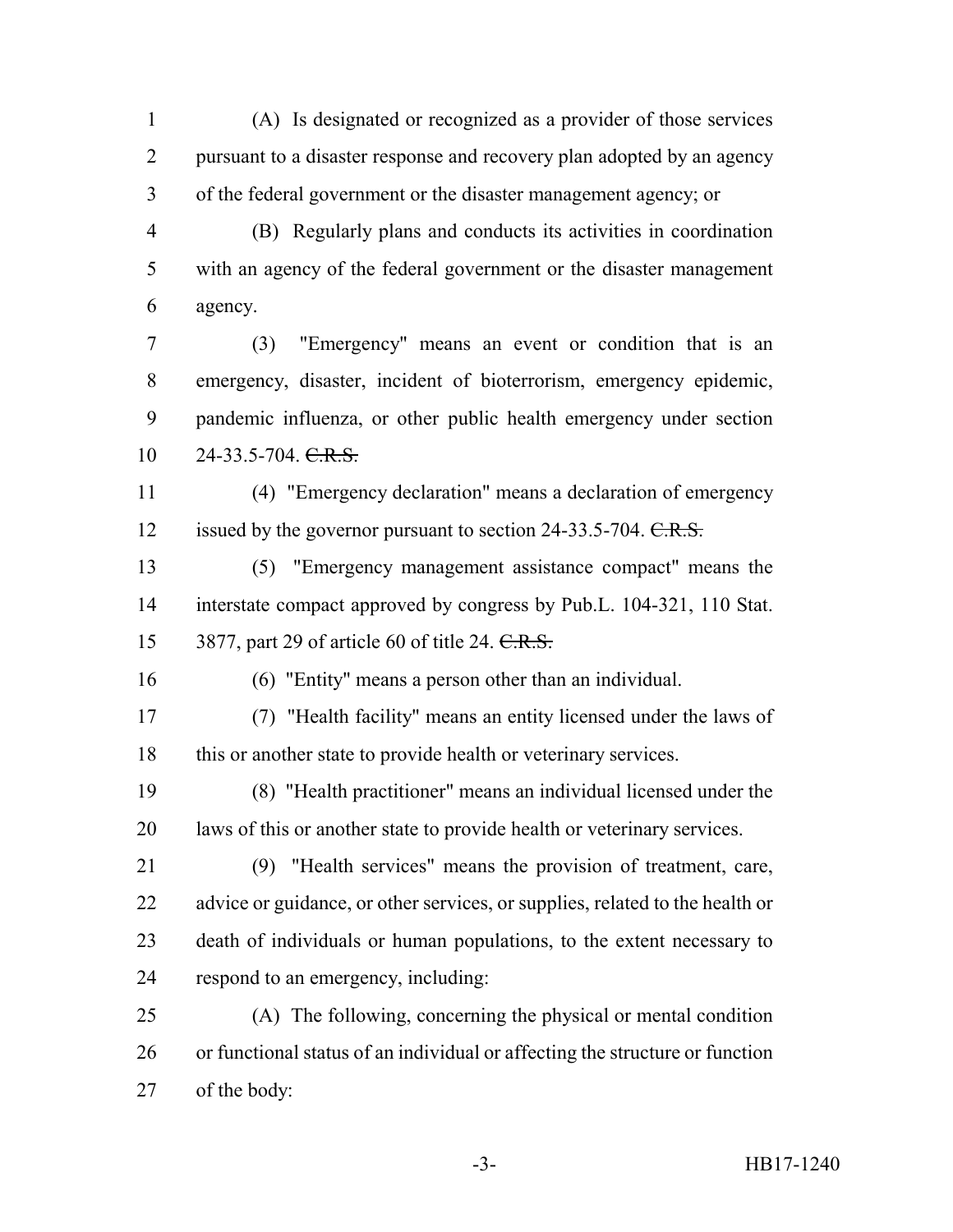(i) Preventive, diagnostic, therapeutic, rehabilitative, maintenance, or palliative care; and

(ii) Counseling, assessment, procedures, or other services;

 (B) Sale or dispensing of a drug, a device, equipment, or another item to an individual in accordance with a prescription; and

(C) Funeral, cremation, cemetery, or other mortuary services.

 (10) "Host entity" means an entity operating in this state which THAT uses volunteer health practitioners to respond to an emergency.

 (11) "License" means authorization by a state to engage in health or veterinary services that are unlawful without the authorization. The term includes authorization under the laws of this state to an individual to provide health or veterinary services based upon a national certification issued by a public or private entity.

 (12) "Person" means an individual, corporation, business trust, trust, partnership, limited liability company, association, joint venture, public corporation, government or governmental subdivision, agency, or instrumentality, or any other legal or commercial entity.

 (13) "Scope of practice" means the extent of the authorization to provide health or veterinary services granted to a health practitioner by a license issued to the practitioner in the state in which the principal part of the practitioner's services are rendered, including any conditions imposed by the licensing authority.

- (14) "State" means a state of the United States, the District of Columbia, Puerto Rico, the United States Virgin Islands, or any territory or insular possession subject to the jurisdiction of the United States.
- (15) "Veterinary services" means the provision of treatment, care, advice or guidance, or other services, or supplies, related to the health or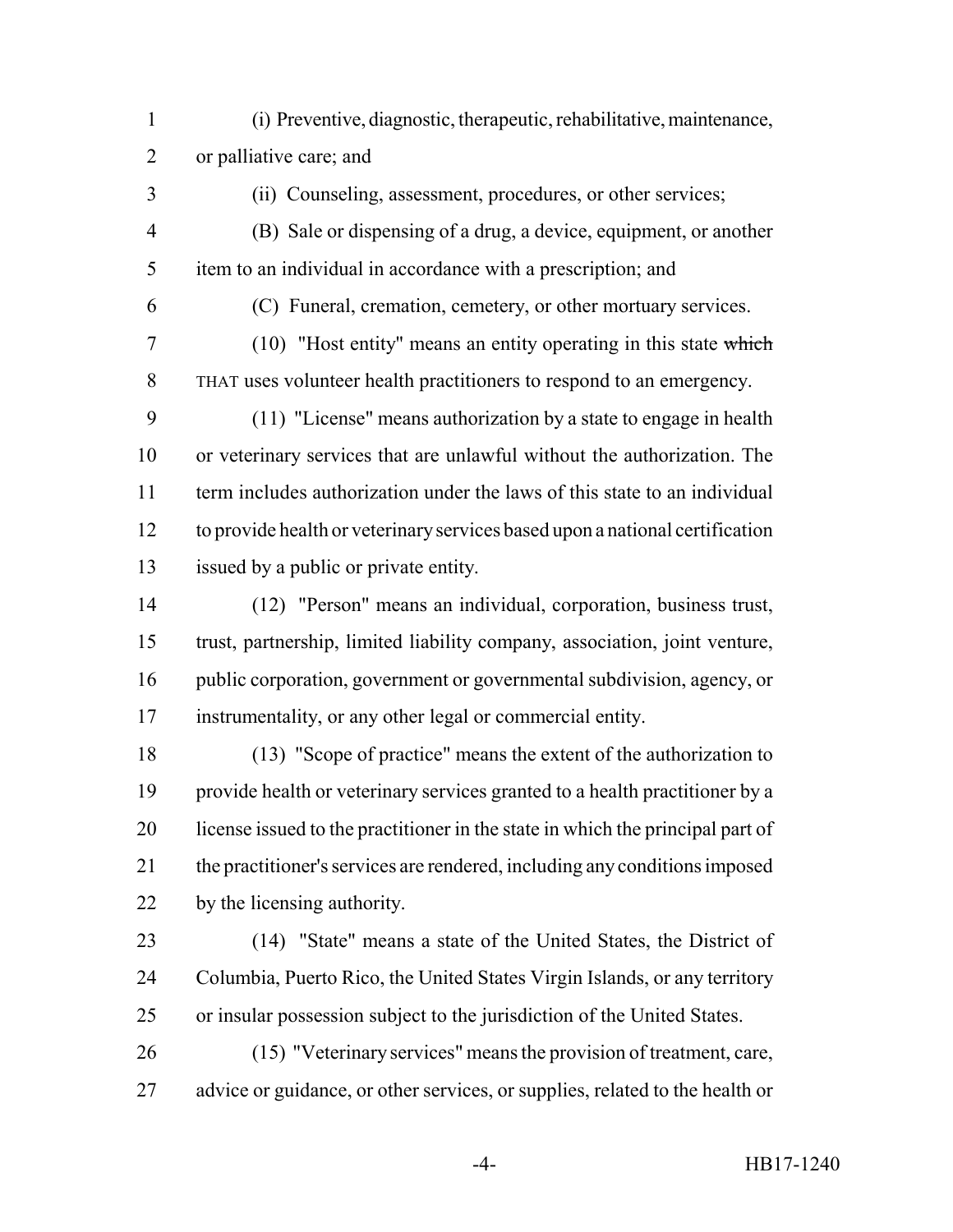death of an animal or to animal populations, to the extent necessary to respond to an emergency, including:

 (A) Diagnosis, treatment, or prevention of an animal disease, injury, or other physical or mental condition by the prescription, administration, or dispensing of vaccine, medicine, surgery, or therapy;

(B) Use of a procedure for reproductive management; and

 (C) Monitoring and treatment of animal populations for diseases that have spread or demonstrate the potential to spread to humans.

 (16) "Volunteer health practitioner" means a health practitioner who provides health or veterinary services, whether or not the practitioner receives compensation for those services. The term does not include a practitioner who receives compensation pursuant to a preexisting 13 employment relationship with a host entity or affiliate which THAT requires the practitioner to provide health services in this state, unless the practitioner is not a resident of this state and is employed by a disaster relief organization providing services in this state while an emergency declaration is in effect.

# **25-1.5-603. [Formerly 12-29.3-103] Applicability to volunteer**

**health practitioners.** This article PART 6 applies to volunteer health practitioners registered with a registration system that complies with 21 section  $\frac{12-29.3-105}{25-1.5-605}$  and who provide health or veterinary services in this state for a host entity while an emergency declaration is in effect.

 **25-1.5-604. [Formerly 12-29.3-104] Regulation of services during emergency.** (a) While an emergency declaration is in effect, the disaster management agency, in consultation with the department of agriculture with regard to veterinary services, may limit, restrict, or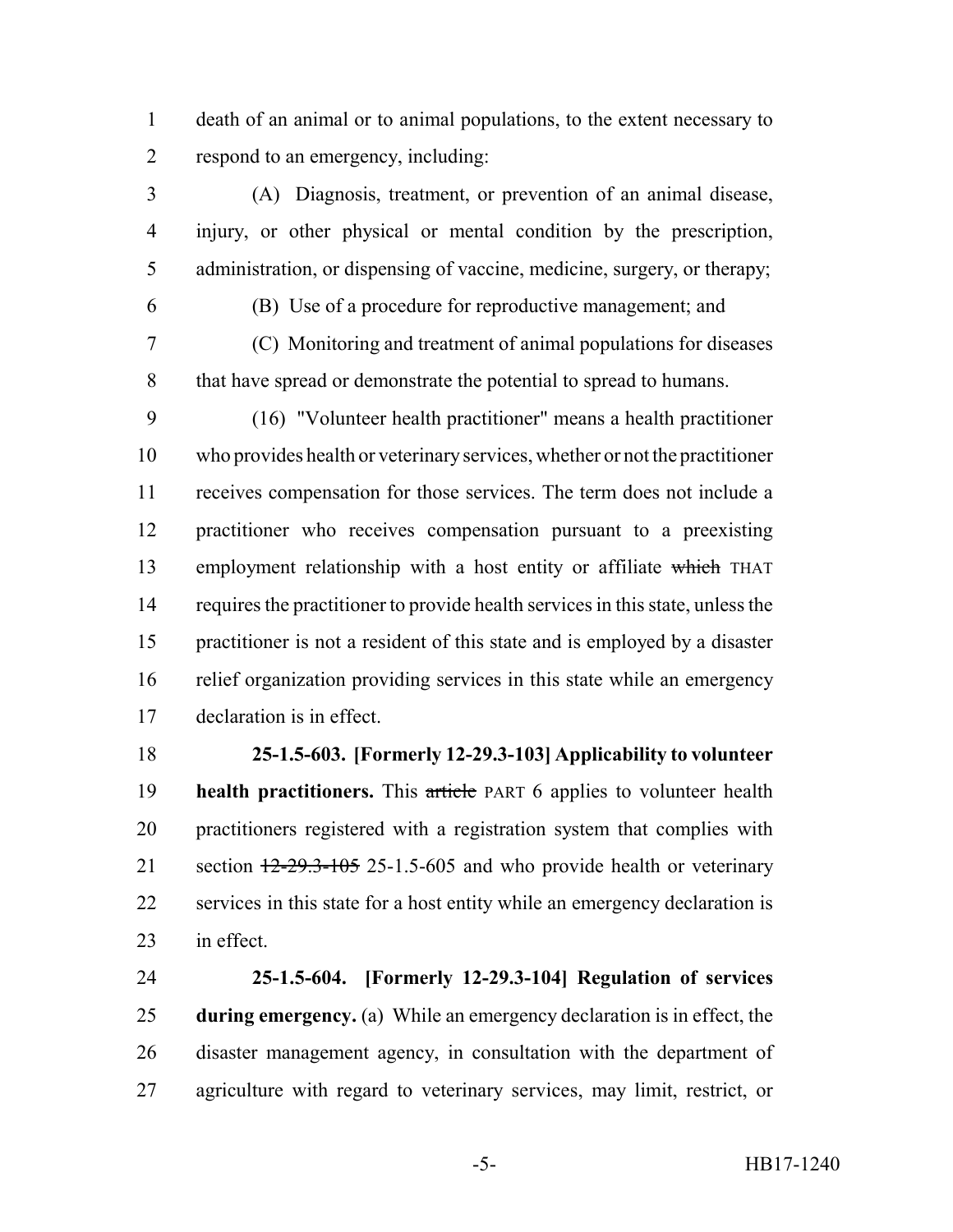otherwise regulate:

(1) The duration of practice by volunteer health practitioners;

 (2) The geographical areas in which volunteer health practitioners may practice;

 (3) The types of volunteer health practitioners who may practice; and

 (4) Any other matters necessary to coordinate effectively the provision of health or veterinary services during the emergency.

 (b) An order issued pursuant to subsection (a) of this section may take effect immediately, without prior notice or comment, and is not a rule within the meaning of the "State Administrative Procedure Act", 12 article 4 of title 24.  $CRS$ 

 (c) A host entity that uses volunteer health practitioners to provide health or veterinary services in this state shall:

 (1) Consult and coordinate its activities with the disaster management agency and, with regard to veterinary services, the department of agriculture, to the extent practicable to provide for the efficient and effective use of volunteer health practitioners; and

 (2) Comply with any laws other than this article PART 6 relating to the management of emergency health or veterinary services, including 21 articles 29.1 to 43 of this title TITLE 12.

 **25-1.5-605. [Formerly 12-29.3-105] Volunteer health practitioner registration systems.** (a) To qualify as a volunteer health practitioner registration system, a system must:

 (1) Accept applications for the registration of volunteer health practitioners before or during an emergency;

(2) Include information about the licensure and good standing of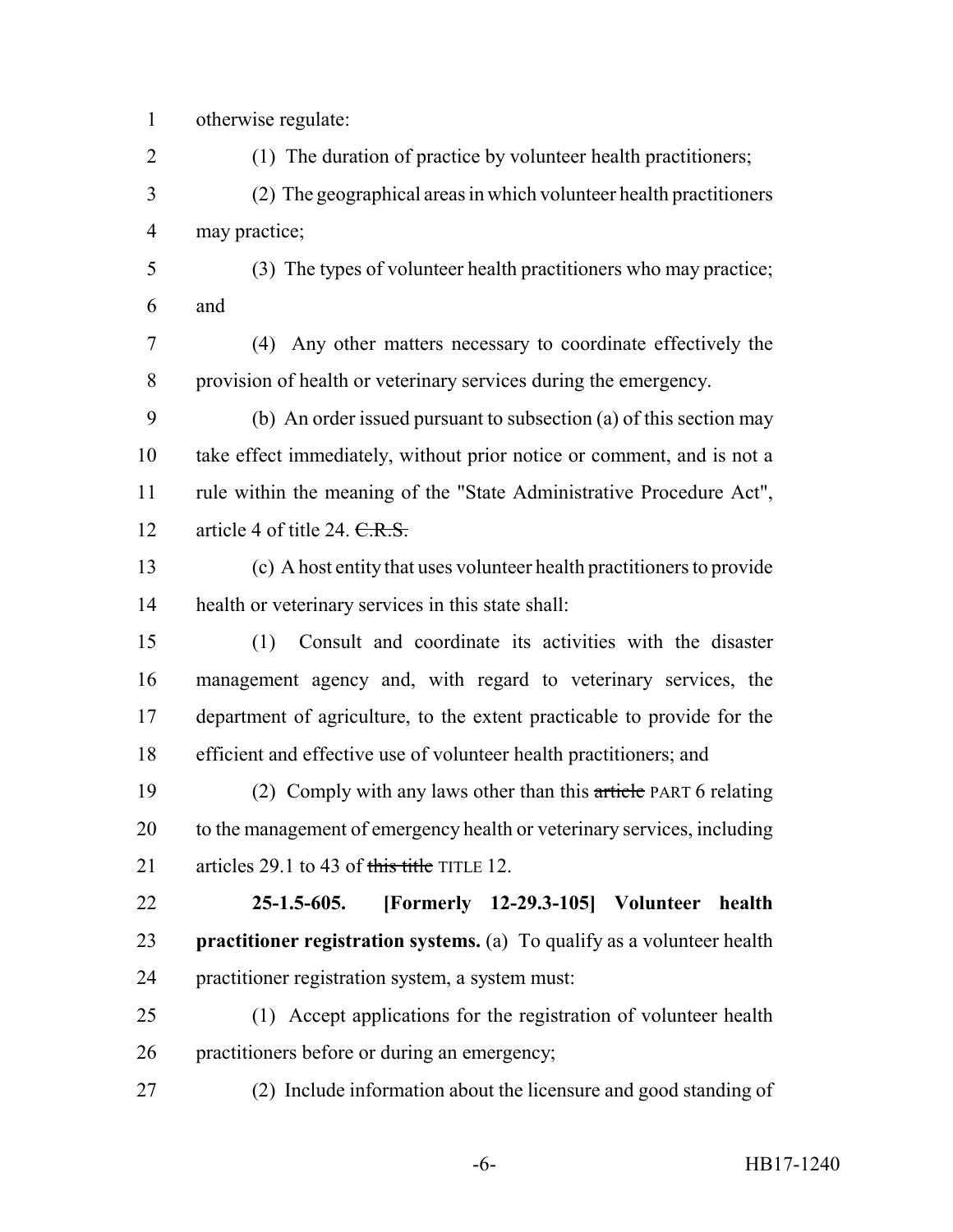1 health practitioners which THAT is accessible by authorized persons;

 (3) Be capable of confirming the accuracy of information concerning whether a health practitioner is licensed and in good standing before health services or veterinary services are provided under this article PART 6; and

(4) Meet one of the following conditions:

 (A) Be an emergency system for advance registration of volunteer health-care practitioners established by a state and funded through the health resources services administration under section 319I of the "Public Health Service Act", 42 U.S.C. sec. 247d-7b, as amended;

 (B) Be a local unit consisting of trained and equipped emergency response, public health, and medical personnel formed pursuant to section 2801 of the "Public Health Service Act", 42 U.S.C. sec. 300hh, as amended;

(C) Be operated by a:

(i) Disaster relief organization;

(ii) Licensing board;

 (iii) National or regional association of licensing boards or health practitioners;

 (iv) Health facility that provides comprehensive inpatient and outpatient health-care services, including a tertiary care and teaching hospital; or

(v) Governmental entity; or

 (D) Be designated by the disaster management agency as a 25 registration system for purposes of this article PART 6.

 (b) While an emergency declaration is in effect, the disaster management agency, a person authorized to act on behalf of the disaster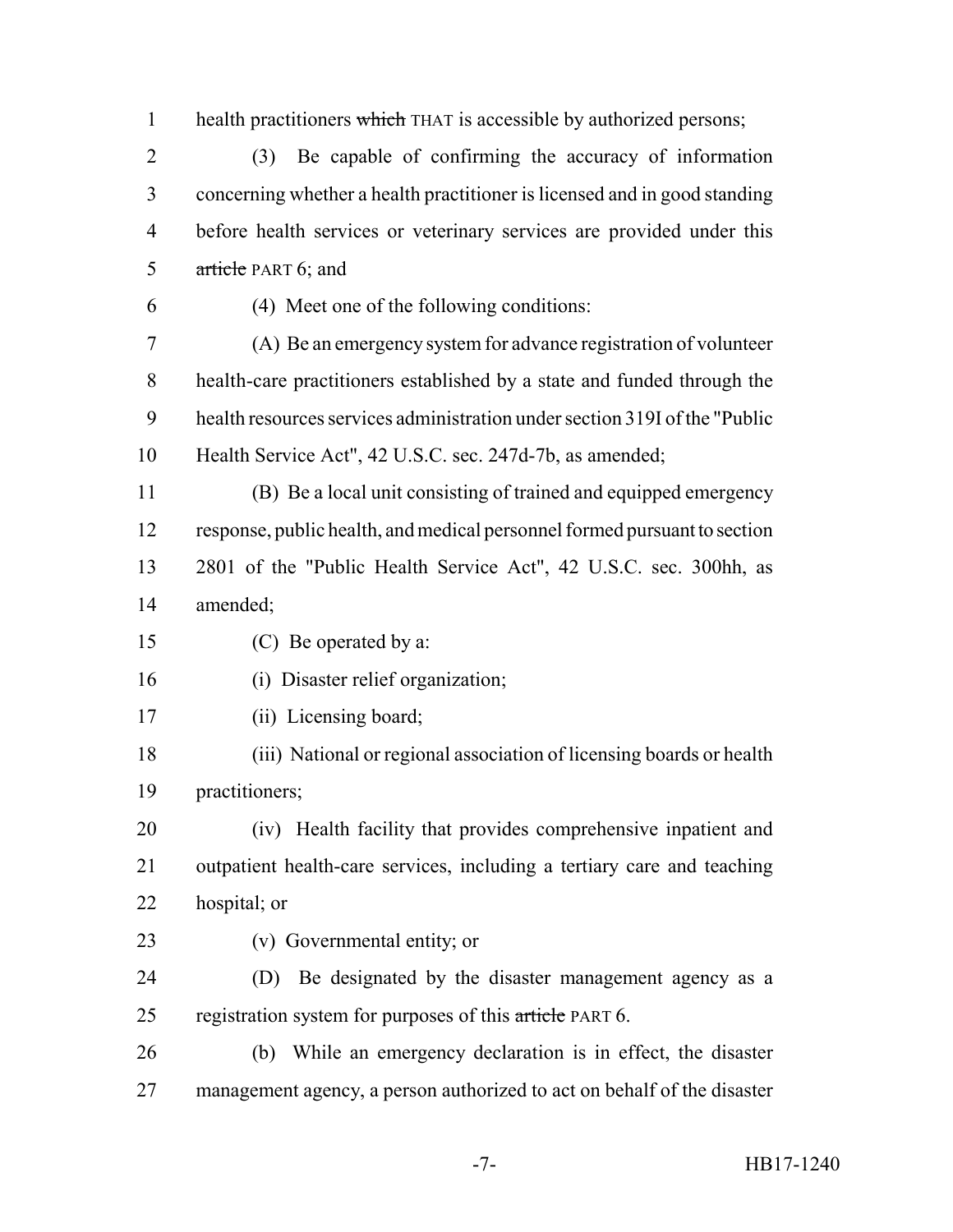management agency, or a host entity, may confirm whether volunteer health practitioners utilized in this state are registered with a registration system that complies with subsection (a) of this section. Confirmation is limited to obtaining identities of the practitioners from the system and determining whether the system indicates that the practitioners are licensed and in good standing.

 (c) Upon request of a person in this state authorized under subsection (b) of this section, or a similarly authorized person in another state, a registration system located in this state shall notify the person of the identities of volunteer health practitioners and whether the practitioners are licensed and in good standing.

 (d) A host entity is not required to use the services of a volunteer health practitioner even if the practitioner is registered with a registration system that indicates that the practitioner is licensed and in good standing.

 **25-1.5-606. [Formerly 12-29.3-106] Recognition of volunteer health practitioners licensed in other states.** (a) While an emergency declaration is in effect, a volunteer health practitioner, registered with a 18 registration system that complies with section  $12-29.3-105$  25-1.5-605 and licensed and in good standing in the state upon which the practitioner's registration is based, may practice in this state to the extent 21 authorized by this article PART 6 as if the practitioner were licensed in this state.

 (b) A volunteer health practitioner qualified under subsection (a) 24 of this section is not entitled to the protections of this article PART 6 if the practitioner is licensed in more than one state and any license of the practitioner is suspended, revoked, or subject to an agency order limiting or restricting practice privileges, or has been voluntarily terminated under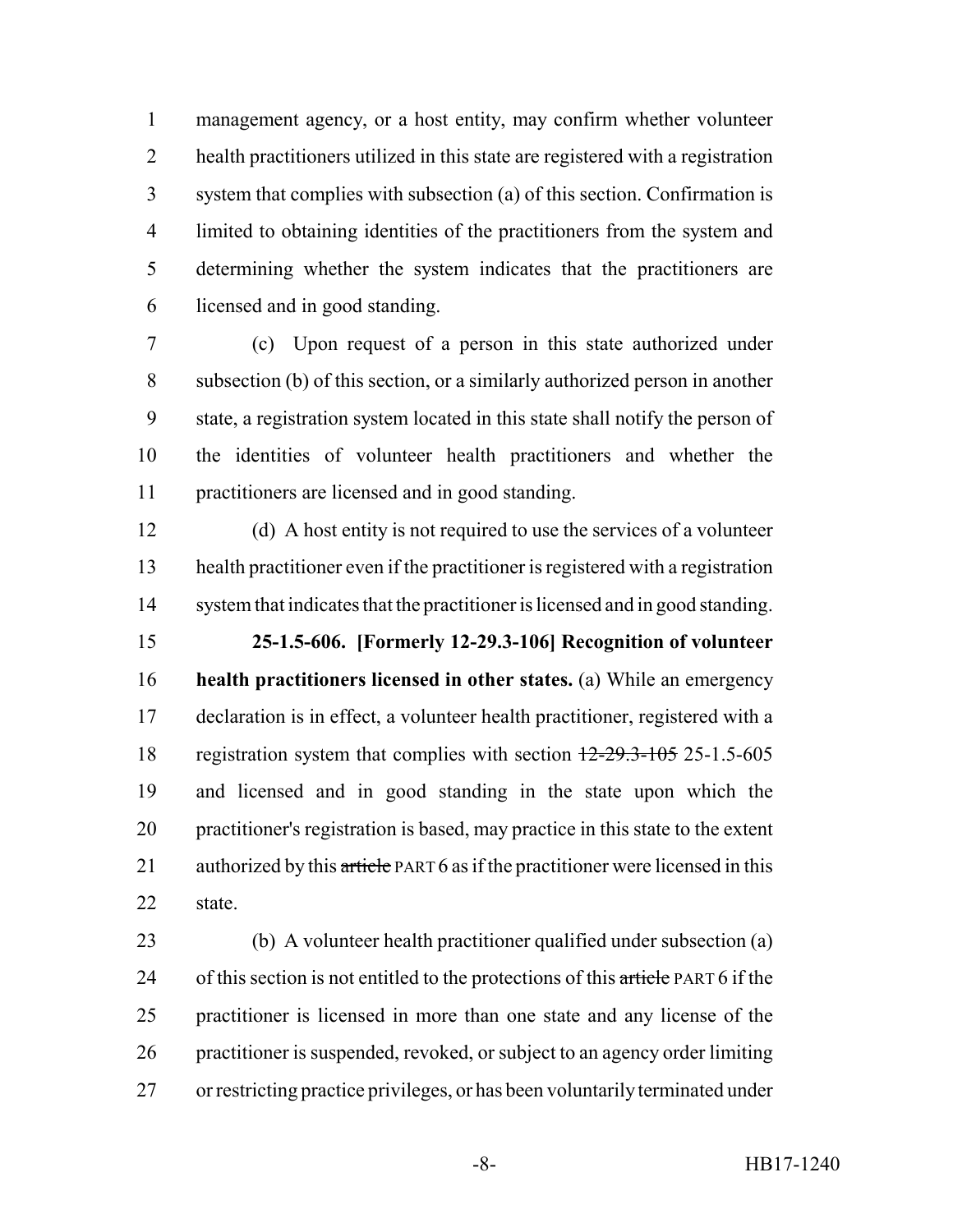threat of sanction.

 **25-1.5-607. [Formerly 12-29.3-107] No effect on credentialing and privileging.** (a) In this section:

 (1) "Credentialing" means obtaining, verifying, and assessing the qualifications of a health practitioner to provide treatment, care, or services in or for a health facility.

 (2) "Privileging" means the authorizing by an appropriate authority, such as a governing body, of a health practitioner to provide specific treatment, care, or services at a health facility subject to limits based on factors that include license, education, training, experience, competence, health status, and specialized skill.

 (b) This article PART 6 does not affect credentialing or privileging standards of a health facility and does not preclude a health facility from waiving or modifying those standards while an emergency declaration is in effect.

 **25-1.5-608. [Formerly 12-29.3-108] Provision of volunteer health or veterinary services - administrative sanctions.** (a) Subject to subsections (b) and (c) of this section, a volunteer health practitioner shall adhere to the scope of practice for a similarly licensed practitioner established by the licensing provisions, practice acts, or other laws of this state.

 (b) Except as otherwise provided in subsection (c) of this section, 23 this article PART 6 does not authorize a volunteer health practitioner to provide services that are outside the practitioner's scope of practice, even if a similarly licensed practitioner in this state would be permitted to provide the services.

(c) The disaster management agency may modify or restrict the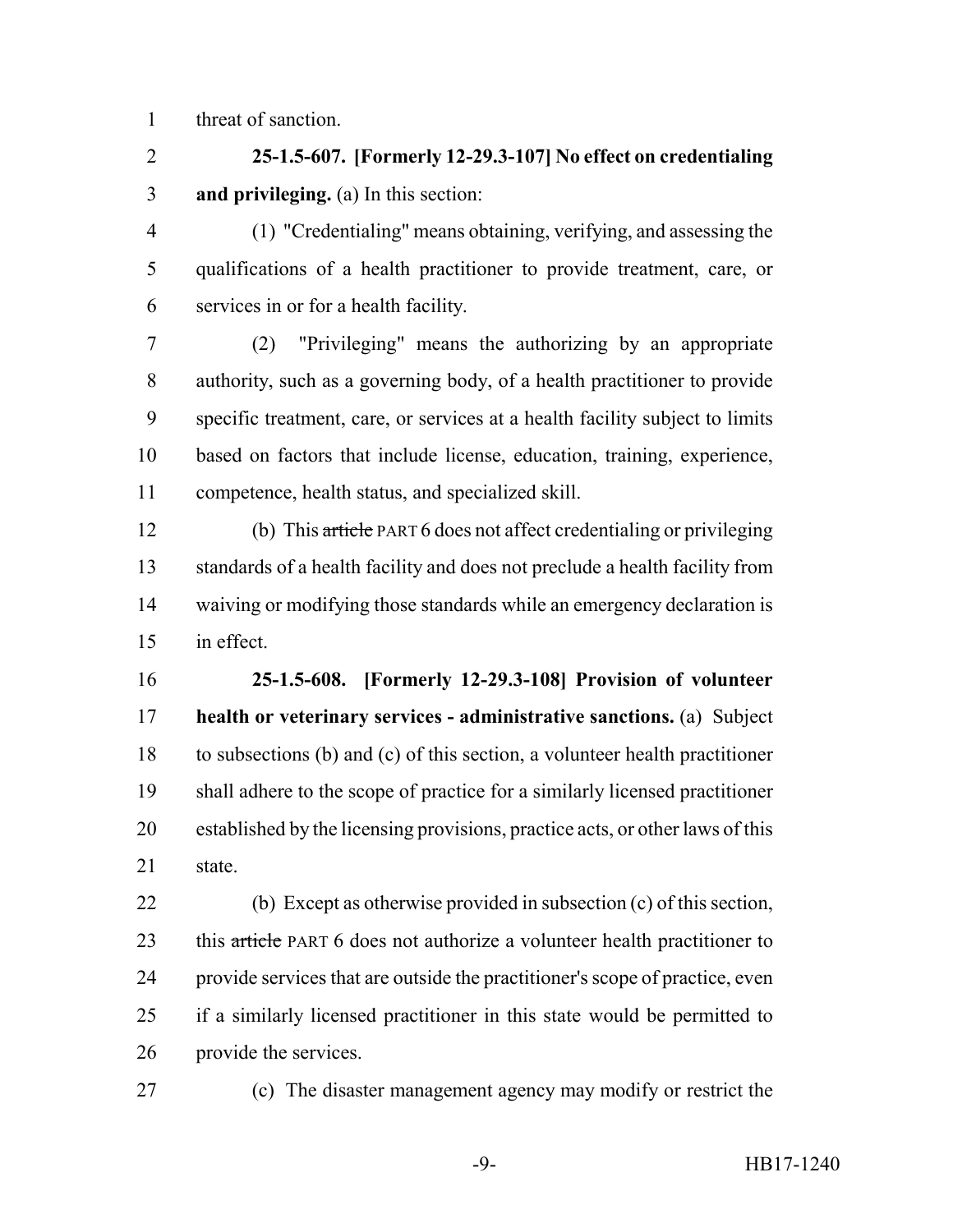health or veterinary services that volunteer health practitioners may 2 provide pursuant to this article PART 6, and, with regard to emergencies that require only veterinary services, the department of agriculture may modify or restrict the veterinary services that volunteer health 5 practitioners may provide pursuant to this article PART 6. An order under this subsection (c) may take effect immediately, without prior notice or comment, and is not a rule within the meaning of the "State 8 Administrative Procedure Act", article 4 of title 24. C.R.S.

 (d) A host entity may restrict the health or veterinary services that 10 a volunteer health practitioner may provide pursuant to this article PART 6.

 (e) A volunteer health practitioner does not engage in unauthorized practice unless the practitioner has reason to know of any limitation, modification, or restriction under this section or that a similarly licensed practitioner in this state would not be permitted to provide the services. A volunteer health practitioner has reason to know of a limitation, modification, or restriction or that a similarly licensed practitioner in this state would not be permitted to provide a service if:

 (1) The practitioner knows the limitation, modification, or restriction exists or that a similarly licensed practitioner in this state would not be permitted to provide the service; or

 (2) From all the facts and circumstances known to the practitioner at the relevant time, a reasonable person would conclude that the limitation, modification, or restriction exists or that a similarly licensed practitioner in this state would not be permitted to provide the service.

 (f) In addition to the authority granted by law of this state other 27 than this article PART 6 to regulate the conduct of health practitioners, a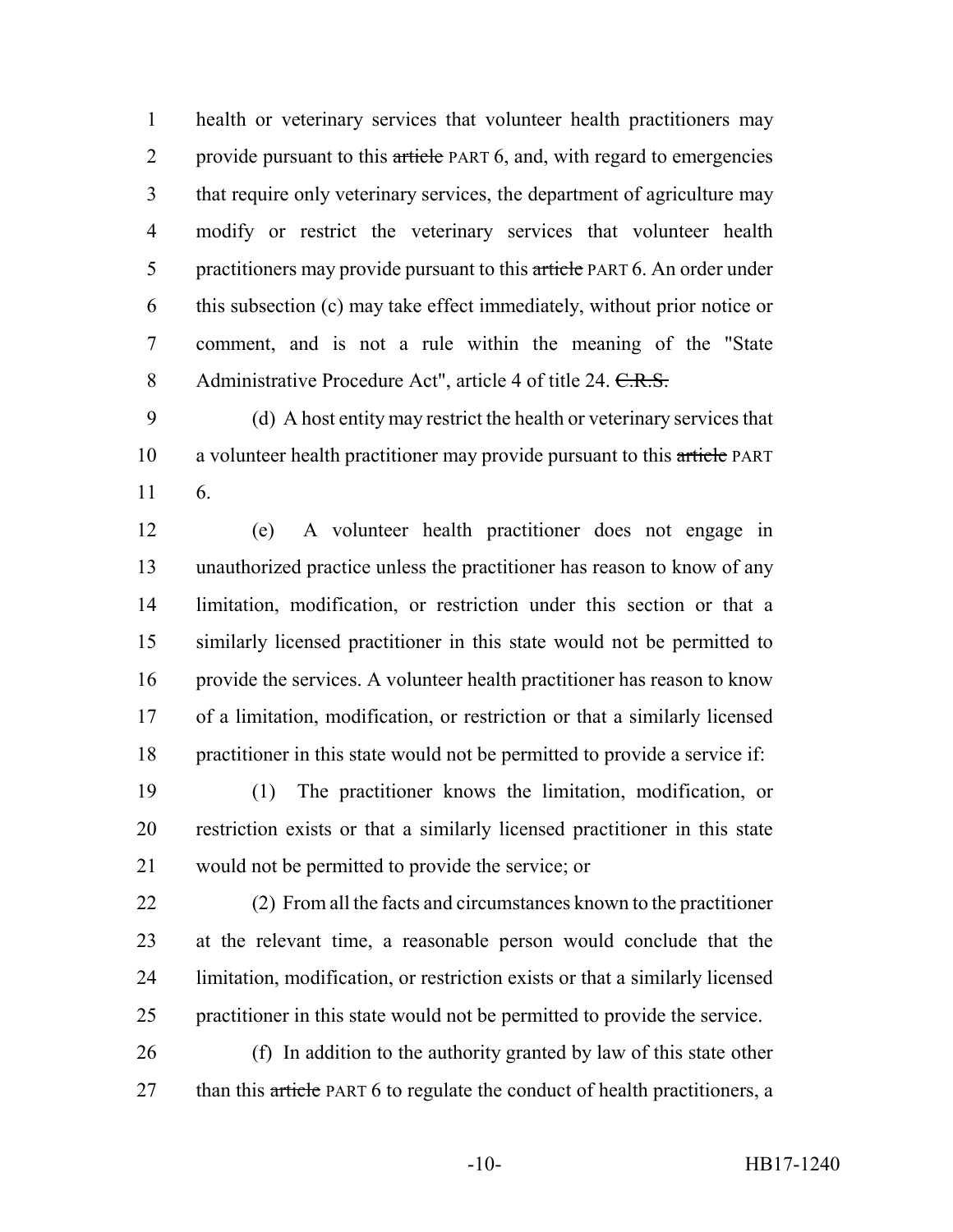licensing board or other disciplinary authority in this state:

 (1) May impose administrative sanctions upon a health practitioner licensed in this state for conduct outside of this state in response to an out-of-state emergency;

 (2) May impose administrative sanctions upon a practitioner not licensed in this state for conduct in this state in response to an in-state emergency; and

 (3) Shall report any administrative sanctions imposed upon a practitioner licensed in another state to the appropriate licensing board or other disciplinary authority in any other state in which the practitioner is known to be licensed.

 (g) In determining whether to impose administrative sanctions under subsection (f) of this section, a licensing board or other disciplinary authority shall consider the circumstances in which the conduct took place, including any exigent circumstances, and the practitioner's scope of practice, education, training, experience, and specialized skill.

 **25-1.5-609. [Formerly 12-29.3-109] Relation to other laws.** (a) This article PART 6 does not limit rights, privileges, or immunities 19 provided to volunteer health practitioners by laws other than this article PART 6. Except as otherwise provided in subsection (b) of this section, 21 this article PART 6 does not affect requirements for the use of health practitioners pursuant to the emergency management assistance compact.

 (b) The office of emergency management created in section 24 24-33.5-705, C.R.S., pursuant to the emergency management assistance compact, may incorporate into the emergency forces of this state volunteer health practitioners who are not officers or employees of this state, a political subdivision of this state, or a municipality or other local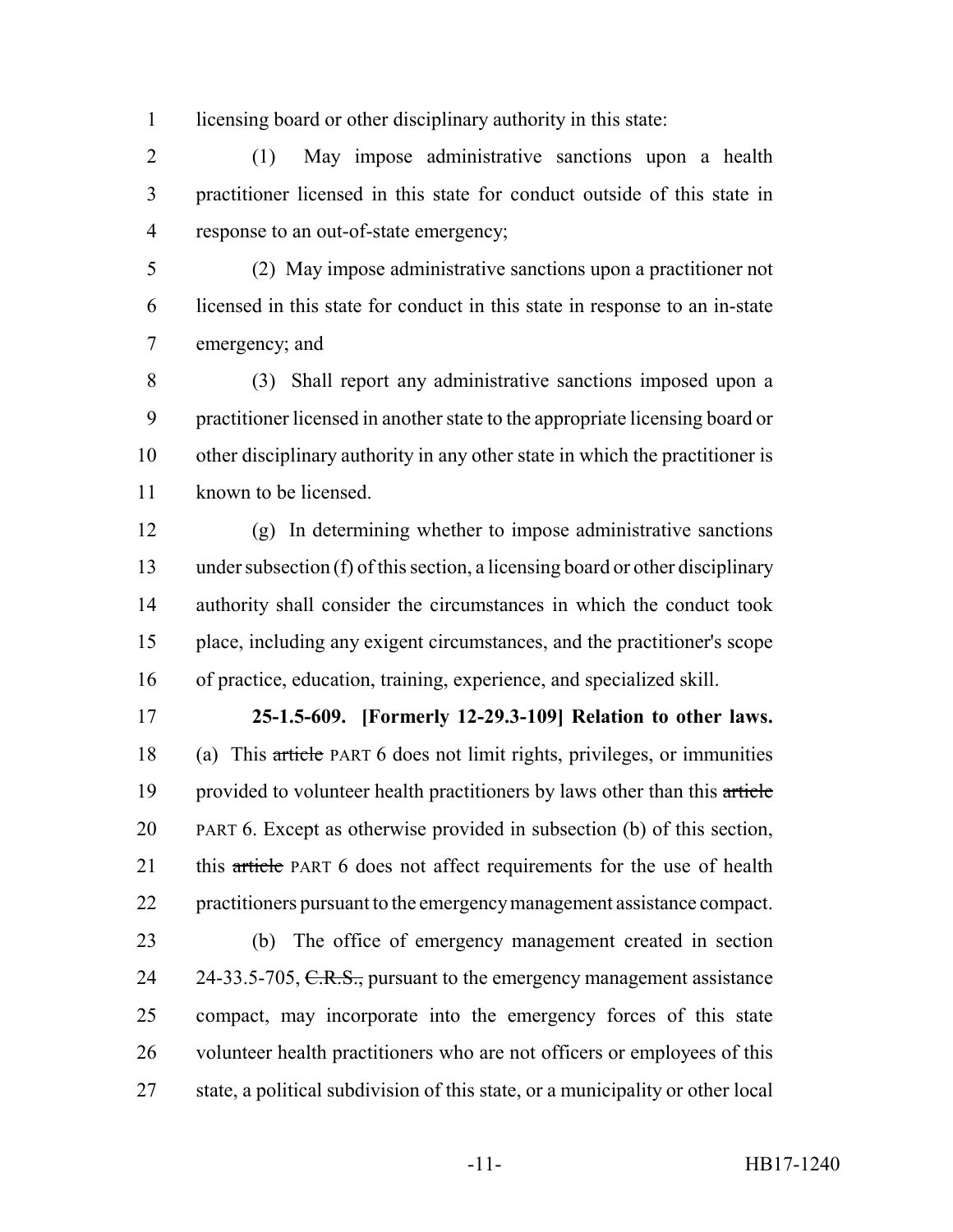government within this state.

 **25-1.5-610. [Formerly 12-29.3-110] Rules.** The executive director of the department of public health and environment may 4 promulgate rules to implement this article PART 6. In doing so, the executive director shall consult with and consider the recommendations of the department of agriculture with regard to veterinary services and the entity established to coordinate the implementation of the emergency management assistance compact and shall also consult with and consider rules promulgated by similarly empowered agencies in other states to 10 promote uniformity of application of this article PART 6 and make the emergency response systems in the various states reasonably compatible. **25-1.5-611. [Formerly 12-29.3-111] Civil liability for volunteer health practitioners - vicarious liability.** A volunteer health practitioner's immunity from civil liability may be affected by section 15 13-21-115.5. C.R.S. **25-1.5-612. [Formerly 12-29.3-112] Workers' compensation coverage.** (Reserved) **25-1.5-613. [Formerly 12-29.3-113] Uniformity of application and construction.** In applying and construing this article PART 6, consideration must be given to the need to promote uniformity of the law with respect to its subject matter among states that enact it. **SECTION 2.** In Colorado Revised Statutes, **add with amended and relocated provisions** article 48 to title 25 as follows: **ARTICLE 48 Cancer Cure Control 25-48-101. [Formerly 12-30-101] Definitions.** As used in this 27 article ARTICLE 48, unless the context otherwise requires: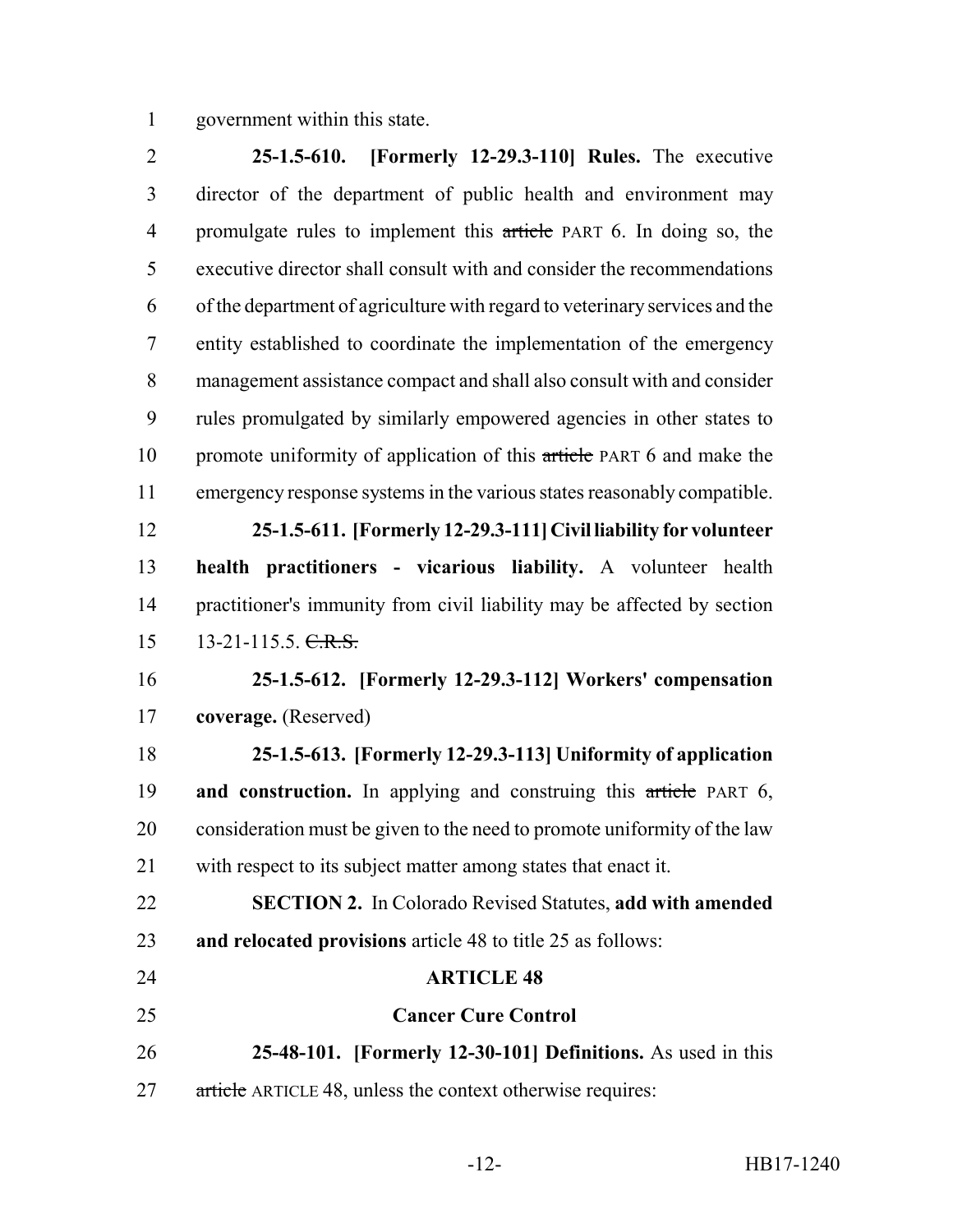(1) "Cancer" means all malignant neoplasms regardless of the tissue of origin including malignant lymphoma and leukemia.

(2) Repealed.

4  $(3)(2)$  "Department" means the department of public health and environment.

 $(4)$  (3) "Licensed dentist" means a person licensed to practice 7 dentistry under article 35 of this title TITLE 12 by the Colorado dental board or its successor.

9  $(5)(4)$  "Licensed physician or osteopath" means a person licensed to practice medicine under article 36 of this title TITLE 12 by the Colorado medical board or its successor.

 **25-48-102. [Formerly 12-30-102] Application of article.** The 13 provisions of this article ARTICLE 48 shall not be construed in any manner to authorize any licensed physician, osteopath, or dentist to practice medicine or dentistry beyond the limits imposed by the applicable statutes of the state.

 **25-48-103. [Formerly 12-30-103] Powers and duties of department.** (1) The department shall:

19 (a) Prescribe reasonable rules and regulations with respect to the 20 administration of this article ARTICLE 48;

21 (b) Investigate violations of the provisions of this article ARTICLE 22 48 and report such THE violations to the appropriate enforcement authority;

 (c) Secure the investigation and testing of the content, method of preparation, efficacy, or use of drugs, medicines, compounds, or devices, held out by any individual, person, firm, association, or other entity in the state as of value in the diagnosis, treatment, or cure of cancer, prescribe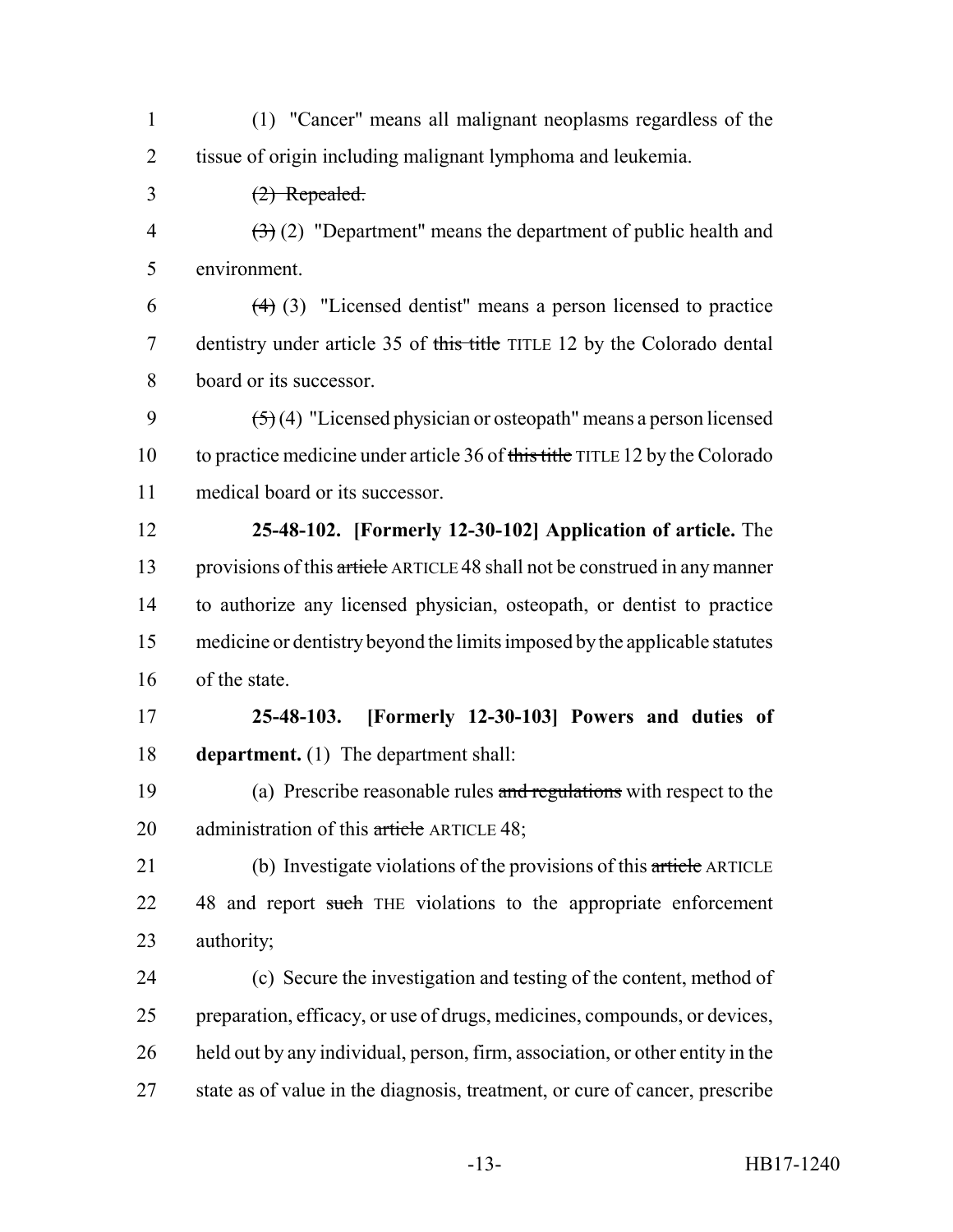1 reasonable regulations with respect to such THE investigation and testing, and make findings of fact and recommendations upon completion of any 3 such investigation and testing;

 (d) Hold hearings in respect to the investigations made under the 5 provisions of paragraph (c) of this subsection  $(1)$  SUBSECTION  $(1)(c)$  OF THIS SECTION, and subpoena witnesses and documents. Prior to issuance 7 of a cease-and-desist order under section  $\frac{12-30-108}{25-48-107}$ , a hearing shall be held by the department. The person furnishing a sample under 9 section  $\frac{12-30-104}{25-48-104}$  shall be given due notice of such THE hearing and an opportunity to be heard.

 (e) Contract with independent scientific consultants for specialized services and advice.

13 (2) Repealed.

# **25-48-104. [Formerly 12-30-104] Investigation by department.**

 On written request by the department, delivered personally or by mail, 16 any individual, person, firm, association, or other entity which THAT holds out either expressly or impliedly any drug, medicine, compound, or device as being of a value in the diagnosis, treatment, alleviation, or cure of cancer, shall furnish the department with such A sample as the 20 department may deem necessary for adequate testing of any such THE drug, medicine, compound, or device and shall specify the formula of any drug or compound and name all ingredients by their common or usual 23 names, and, upon like request by the department, shall furnish such further necessary information as it may request as to the composition and 25 method of preparation of and the manner in which any such THE drug, compound, or device is of value in diagnosis, treatment, alleviation, or cure of cancer.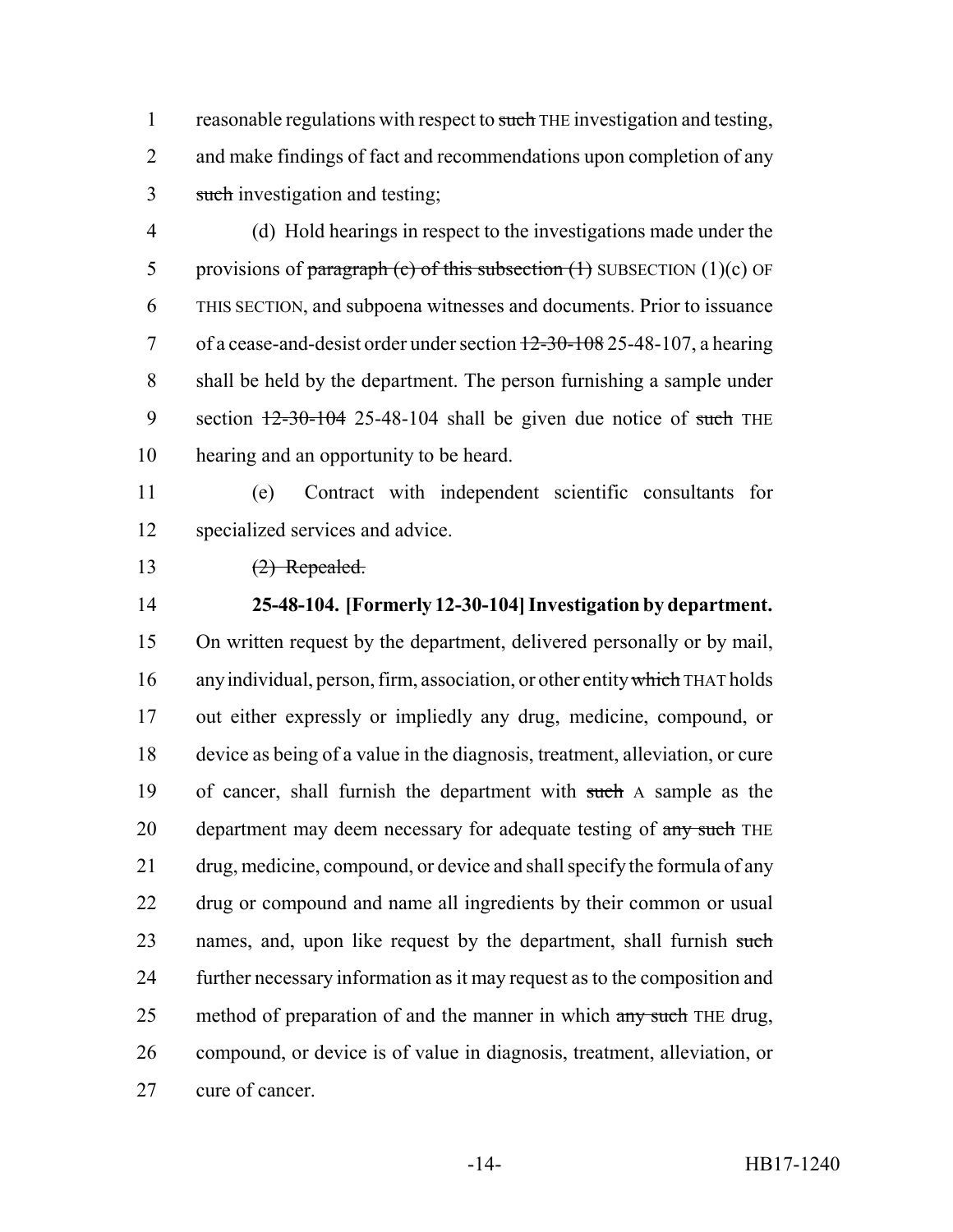**25-48-105. [Formerly 12-30-106] Failure to comply with request of department.** (1) If there is failure to either provide the sample, disclose the formula, or name the ingredients as required by this 4 article ARTICLE 48, it shall be conclusively presumed that the drug, 5 medicine, compound, or device which THAT is the subject of the department's request has no value in the diagnosis, treatment, alleviation, or cure of cancer.

 (2) Any individual, person, firm, association, or other entity that 9 fails to comply with any of the provisions of this article ARTICLE 48, or 10 with any order of the department validly issued under this article ARTICLE 48, is guilty of a misdemeanor and, upon conviction thereof, shall be 12 punished as provided in section 18-1.3-505. C.R.S.

 **25-48-106. [Formerly 12-30-107] Unlawful acts.** (1) It is a misdemeanor for an individual, person, firm, association, or other entity, other than a licensed physician, licensed advanced practice nurse within his or her scope of practice, licensed osteopath, or licensed dentist to diagnose, treat, or prescribe for the treatment of cancer or to hold himself or herself out to any person as being able to cure, diagnose, treat, or prescribe for the treatment of the disease of cancer. A licensed chiropractor shall not treat cancer or prescribe for the treatment of cancer. 21 Such A chiropractor may treat any person for human ailments within the scope of his or her license even though the person has or may have cancer at the time, but if a chiropractor knows or has reason to believe that any patient has or may have cancer, he or she must refer the patient to a medical doctor or an osteopath.

 (2) It is a misdemeanor for any individual, person, firm, association, or other entity willfully and falsely to represent a device,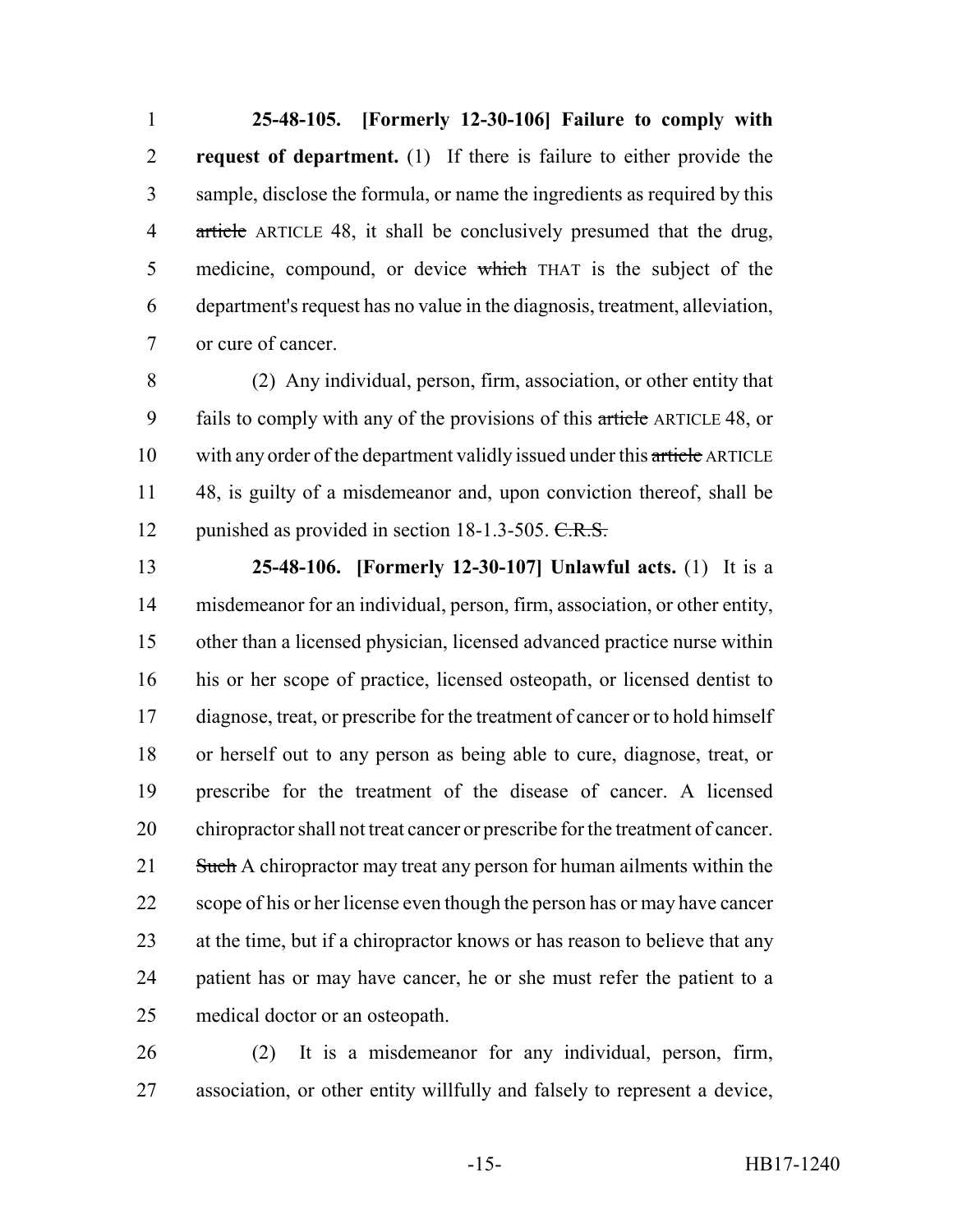substance, or treatment as being of a value in the treatment, alleviation, or cure of cancer. Nothing in this section shall abridge the existent rights of the press. Any person who is convicted of a third or any subsequent 4 violation of this article ARTICLE 48 commits a class 6 felony and shall be 5 punished as provided in section 18-1.3-401. C.R.S.

 **25-48-107. [Formerly 12-30-108] Findings - cease-and-desist order.** (1) Following an investigation or testing of the content or composition of any drug, medicine, compound, or device held out either expressly or impliedly by any individual, person, firm, association, or other entity to be of value in the diagnosis, treatment, alleviation, or cure 11 of cancer and after a hearing as provided in section  $12-30-103$  25-48-103, the department may direct that any such individual, person, firm, association, or other entity shall cease and desist any further holding out, either expressly or impliedly, that any such drug, medicine, compound, or device, or any substantially similar drug, medicine, compound, or device, is of value in the diagnosis or treatment of cancer.

17 (2) In the investigation or testing required by this article ARTICLE 48 to determine the value or lack of value of any drug, medicine, compound, or device in the diagnosis, treatment, or cure of cancer, the department, as it deems necessary or advisable, shall utilize the facilities and findings of its own laboratories or other appropriate laboratories, clinics, hospitals, and nonprofit cancer research institutes recognized by the national cancer institute within this state or the facilities and findings of the federal government or of the national cancer institute. The department may arrange, by contract, for investigation by and submission to it of findings, conclusions, or opinions of trained scientists in the appropriate departments of universities, medical schools, clinics,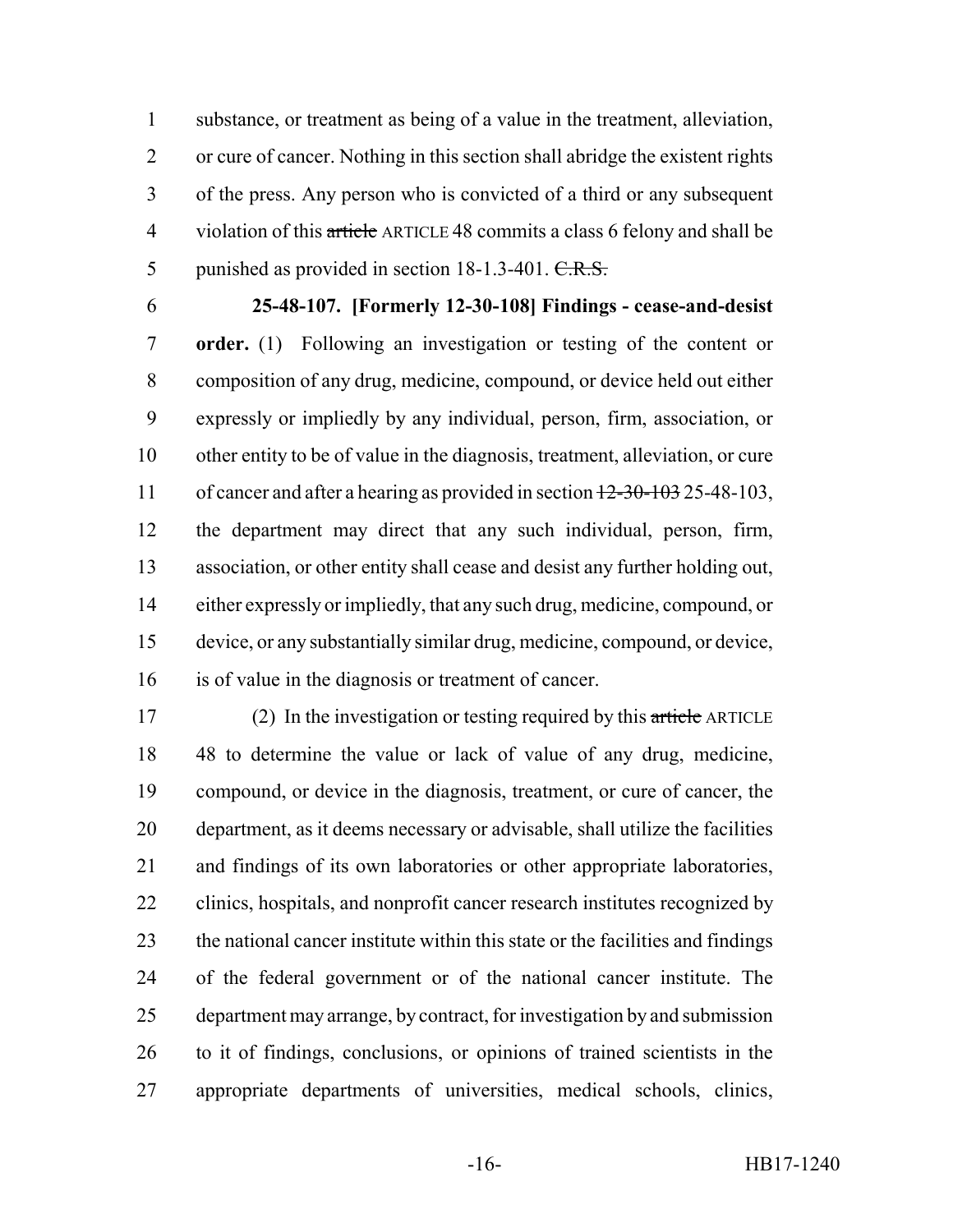hospitals, and nonprofit cancer research institutes recognized by the national cancer institute and the submission to it of findings, conclusions, or opinions of other qualified scientists. Prior to the issuance of a cease-and-desist order under this section, the department shall make a 5 written finding of fact based on such THE investigation that the drug, medicine, compound, or device so investigated has been found to be either definitely harmful or of no value in the diagnosis, treatment, alleviation, or cure of cancer, and the department shall be satisfied beyond a reasonable doubt that the written findings of fact are true.

 **25-48-108. [Formerly 12-30-109] Injunction.** (1) If an individual, person, firm, association, or other entity, after service upon 12 him, HER, or it of a cease-and-desist order issued by the department under 13 section  $\frac{12-30-108}{25-48-107}$ , persists in prescribing, recommending, or 14 using the drug, medicine, compound, or device described in said THE cease-and-desist order, or a substantially similar drug, medicine, compound, or device, the district court in any county, on application of the department and when satisfied by a preponderance of the evidence that the written findings of fact required of the department by section  $12-30-108$  25-48-107 are true, may issue an order to show cause why there should not be issued an injunction or other appropriate order 21 restraining such THE individual, person, firm, association, or other entity 22 from holding out either expressly or impliedly such THE drug, medicine, compound, or device, or any substantially similar drug, medicine, compound, or device, as being of a value in the treatment, diagnosis, 25 alleviation, or cure of cancer. After a hearing on such THE order to show cause, an injunction or other appropriate restraining order may be issued. (2) Any person against whom an injunction has been issued, under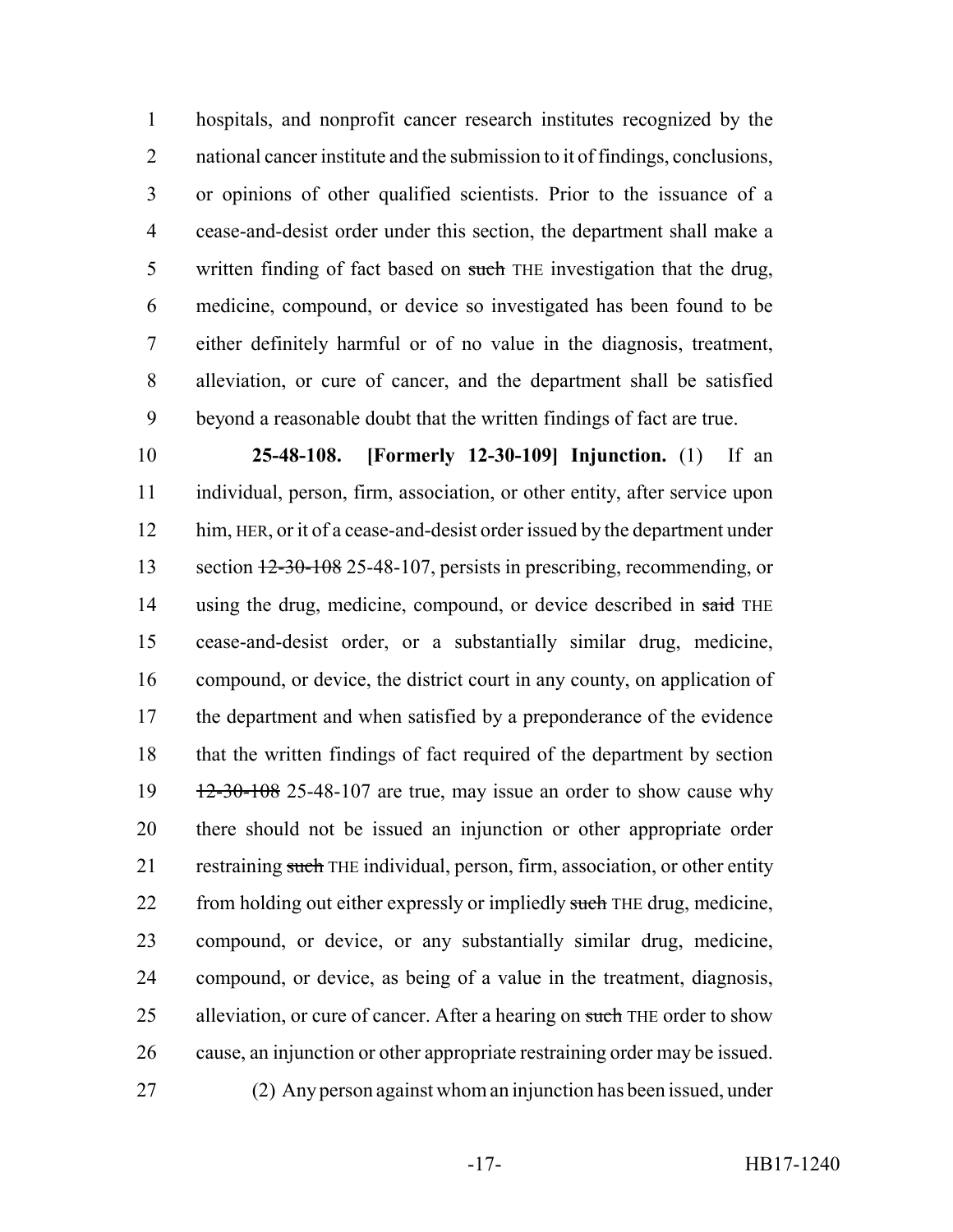subsection (1) of this section, may not undertake to use in the diagnosis, treatment, or cure of cancer any new, experimental, untested, or secret drug, medicine, compound, or device without first submitting it to the department for investigation and testing.

 **25-48-109. [Formerly 12-30-110] Investigation by executive director.** (1) The executive director shall investigate possible violations of this article ARTICLE 48 and report violations to the appropriate enforcement authority.

 (2) County or district health officers, district attorneys, and the attorney general shall cooperate with the executive director in the 11 enforcement of this article ARTICLE 48.

 **25-48-110. [Formerly 12-30-111] Reports of investigation.** The department, in accordance with the provisions of section 24-1-136, 14 C.R.S., may publish reports based on its investigation or testing of any drug, medicine, compound, or device prescribed, recommended, or used by any individual, person, firm, association, or other entity; and, when the use of any drug, medicine, compound, or device constitutes an imminent danger to health or a gross deception of the public, the department may take appropriate steps to publicize the same.

 **25-48-111. [Formerly 12-30-112] Investigation not an endorsement.** The investigation or testing of any product shall not be deemed to imply or indicate any endorsement of the qualifications or 23 value of any such THE product. No person shall make any representation 24 that investigation or testing under this article ARTICLE 48 constitutes any approval or endorsement of his, HER, or its activities by the department. The investigation or testing of any product shall not be deemed to imply 27 or indicate that such THE product is useless or harmful, and during testing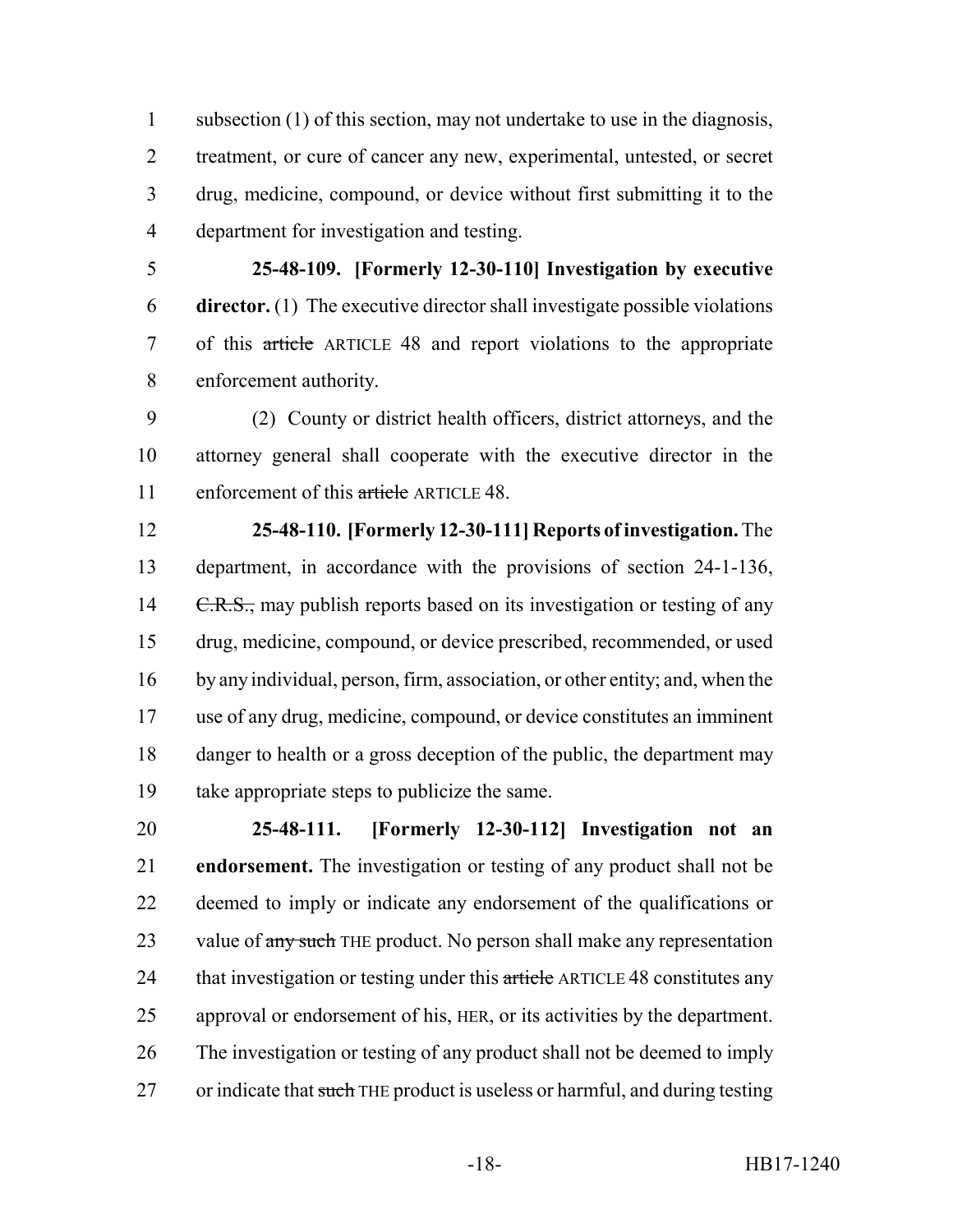no person shall make any representation, except to the department, that the product under test is discredited or that it has been found useless or harmful.

 **25-48-112. [Formerly 12-30-113] Exceptions.** (1) This article ARTICLE 48 shall not apply to the use of any drug, medicine, compound, or device intended solely for legitimate and bona fide investigational purposes by experts qualified by scientific training and experience to investigate the safety and therapeutic value thereof unless the department 9 finds that such THE drug, medicine, compound, or device is being used in diagnosis or treatment for compensation and profit.

11 (2) The provisions of this article ARTICLE 48 shall not apply to any person who depends exclusively upon prayer for healing in accordance with the teachings of a bona fide religious sect, denomination, or organization, nor practitioner thereof.

 (3) The provisions of this article ARTICLE 48 shall except any drug 16 which THAT is being clinically investigated as a cure, treatment, or as an aid to the diagnosis of cancer according to the regulations of the "Federal Food, Drug, and Cosmetic Act".

19 (4) (a) (I) The provisions of this article ARTICLE 48 shall not apply to the compound known as laetrile when manufactured in Colorado and prescribed by a licensed physician after fully disclosing to his OR HER 22 patient the known adverse effects and reactions and the known reliability 23 or unreliability in cancer treatment of such THE compound.

 (II) In prescribing the use of laetrile, the licensed physician shall do so only upon a request by the patient.

 (III) In complying with a patient's request concerning the use of laetrile, a licensed physician, pharmacist, hospital, or health care facility